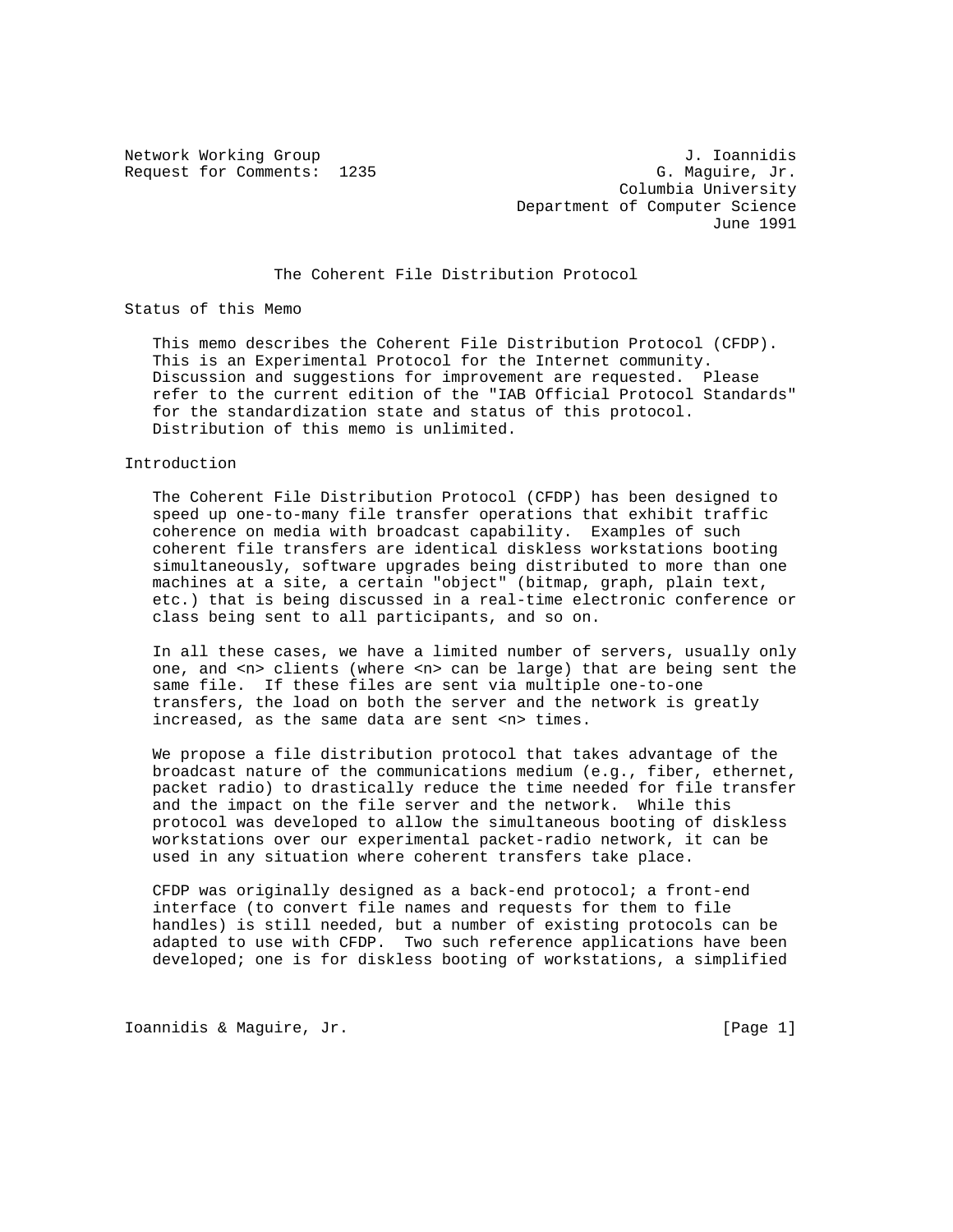BOOTP [3] daemon (which we call sbootpd) and a simple, TFTP-like front end (which we call vtftp). In addition, our CFDP server has been extended to provide this front-end interface. We do not consider this front-end part of the CFDP protocol, however, we present it in this document to provide a complete example.

 The two clients and the CFDP server are available as reference implementations for anonymous ftp from the site CS.COLUMBIA.EDU (128.59.16.20) in directory pub/cfdp/. Also, a companion document ("BOOTP extensions to support CFDP") lists the "vendor extensions" for BOOTP (a-la RFC-1084 [4]) that apply here.

### Overview

 CFDP is implemented as a protocol on top of UDP [5], but it can be implemented on top of any protocol that supports broadcast datagrams. Moreover, when IP multicast [6] implementations become more widespread, it would make more sense to use a multicast address to distribute CFDP packets, in order to reduce the overhead of non participating machines.

 A CFDP client that wants to receive a file first contacts a server to acquire a "ticket" for the file in question. This server could be a suitably modified BOOTP server, the equivalent of the tftpd daemon, etc. The server responds with a 32-bit ticket that will be used in the actual file transfers, the block size sent with each packet (which we shall call "BLKSZ" from now on), and the size (in bytes) of the file being transferred ("FILSZ"). BLKSZ should be a power of two. A good value for BLKSZ is 512. This way the total packet size (IPheader+UDPheader+CFDPheader+data=20+8+12+512=552), is kept well under the magic number 576, the minimum MTU for IP networks [7]. Note that this choice of BLKSZ supports transfers of files that are up to 32 Mbytes in size. At this point, the client should allocate enough buffer space (in memory, or on disk) so that received packets can be placed directly where they belong, in a way similar to the NetBLT protocol [8].

 It is assumed that the CFDP server will also be informed about the ticket so that it can respond to requests. This can be done, for example, by having the CFDP server and the ticket server keep the table of ticket-to-filename mappings in shared memory, or having the CFDP server listening on a socket for this information. To reduce overhead, it is recommended that the CFDP server be the same process as the front-end (ticket) server.

 After the client has received the ticket for the file, it starts listening for (broadcast) packets with the same ticket, that may exist due to an in-progress transfer of the same file. If it cannot

Ioannidis & Maguire, Jr. [Page 2]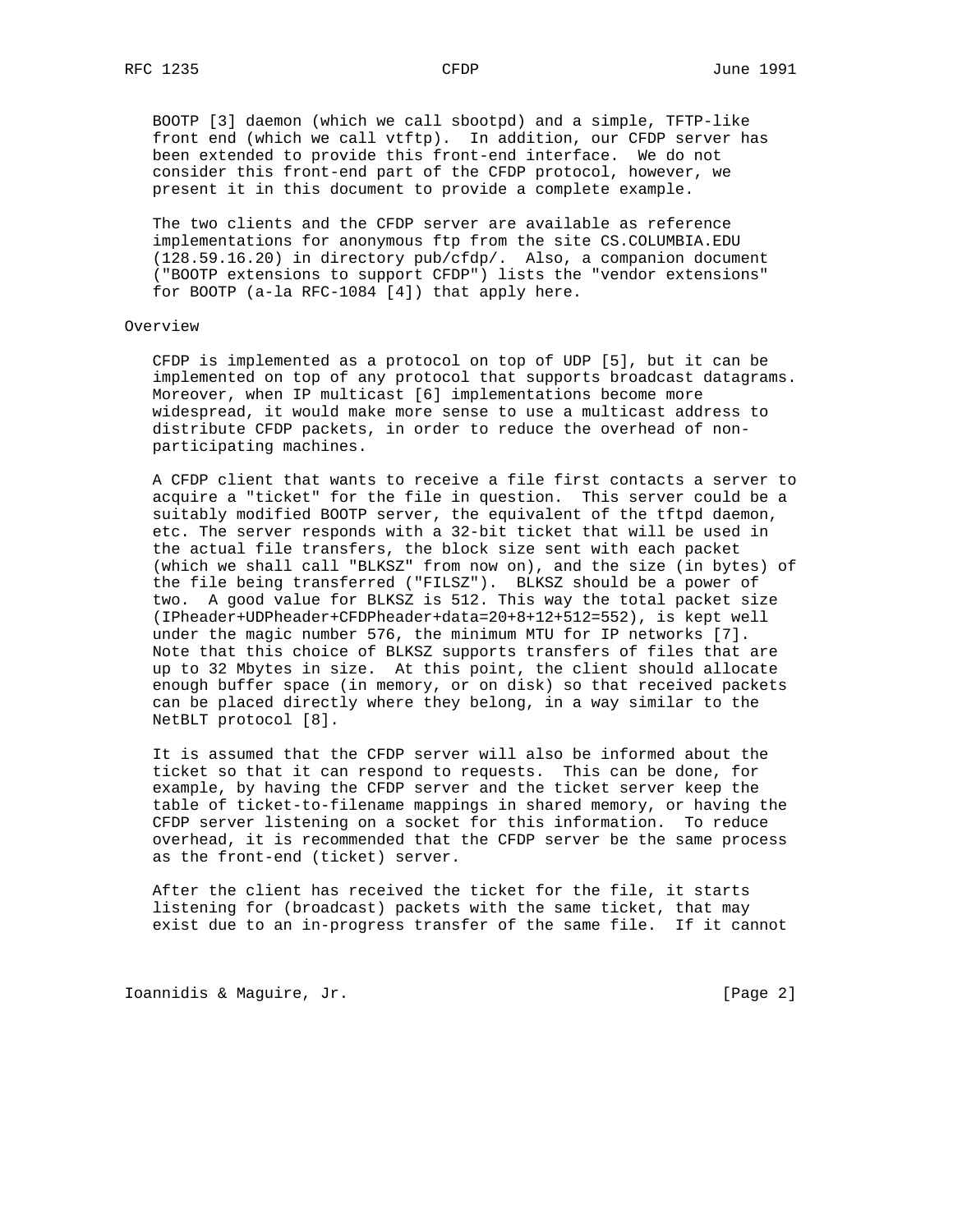detect any traffic, it sends to the CFDP server a request to start transmitting the whole file. The server then sends the entire file in small, equal-sized packets consisting of the ticket, the packet sequence number, the actual length of data in this packet (equal to BLKSZ, except for the last packet in the transfer), a 32-bit checksum, and the BLKSZ bytes of data. Upon receipt of each packet, the client checksums it, marks the corresponding block as received and places its contents in the appropriate place in the local file. If the client does not receive any packets within a timeout period, it sends to the CFDP server a request indicating which packets it has not yet received, and then goes back to the receiving mode. This process is repeated until the client has received all blocks of the file.

 The CFDP server accepts requests for an entire file ("full" file requests, "FULREQ"s), or requests for a set of BLKSZ blocks ("partial" file requests, "PARREQ"s). In the first case, the server subsequently broadcasts the entire file, whereas in the second it only broadcasts the blocks requested. If a FULREQ or a PARREQ arrives while a transfer (of the same file) is in progress, the requests are ignored. When the server has sent all the requested packets, it returns to its idle state.

The CFDP server listens for requests on UDP/IP port "cfdpsrv". The clients accept packets on UDP/IP port "cfdpcln" (both to be defined by the site administrator), and this is the destination of the server's broadcasts. Those two port numbers are sent to the client with the initial handshake packet, along with the ticket. If the minimal ticket server is implemented as described later in this document, it is recommended (for interoperability reasons) that it listens for requests on UDP/IP port 120 ("cfdptkt").

Let us now examine the protocol in more detail.

Protocol Specification

Initial Handshake (not strictly part of the protocol):

 The client must acquire a ticket for the file it wishes to transfer, and the CFDP server should be informed of the ticket/filename mapping. Again, this can be done inside a BOOTP server, a modified TFTP server, etc., or it can be part of the CFDP server itself. We present here a suggested protocol for this phase.

 The client sends a "Request Ticket" (REQTKT) request to the CFDP Ticket server, using UDP port "cfdptkt". If the address of the server is unknown, the packet can be sent to the local broadcast address. Figure 1 shows the format of this packet.

Ioannidis & Maguire, Jr. [Page 3]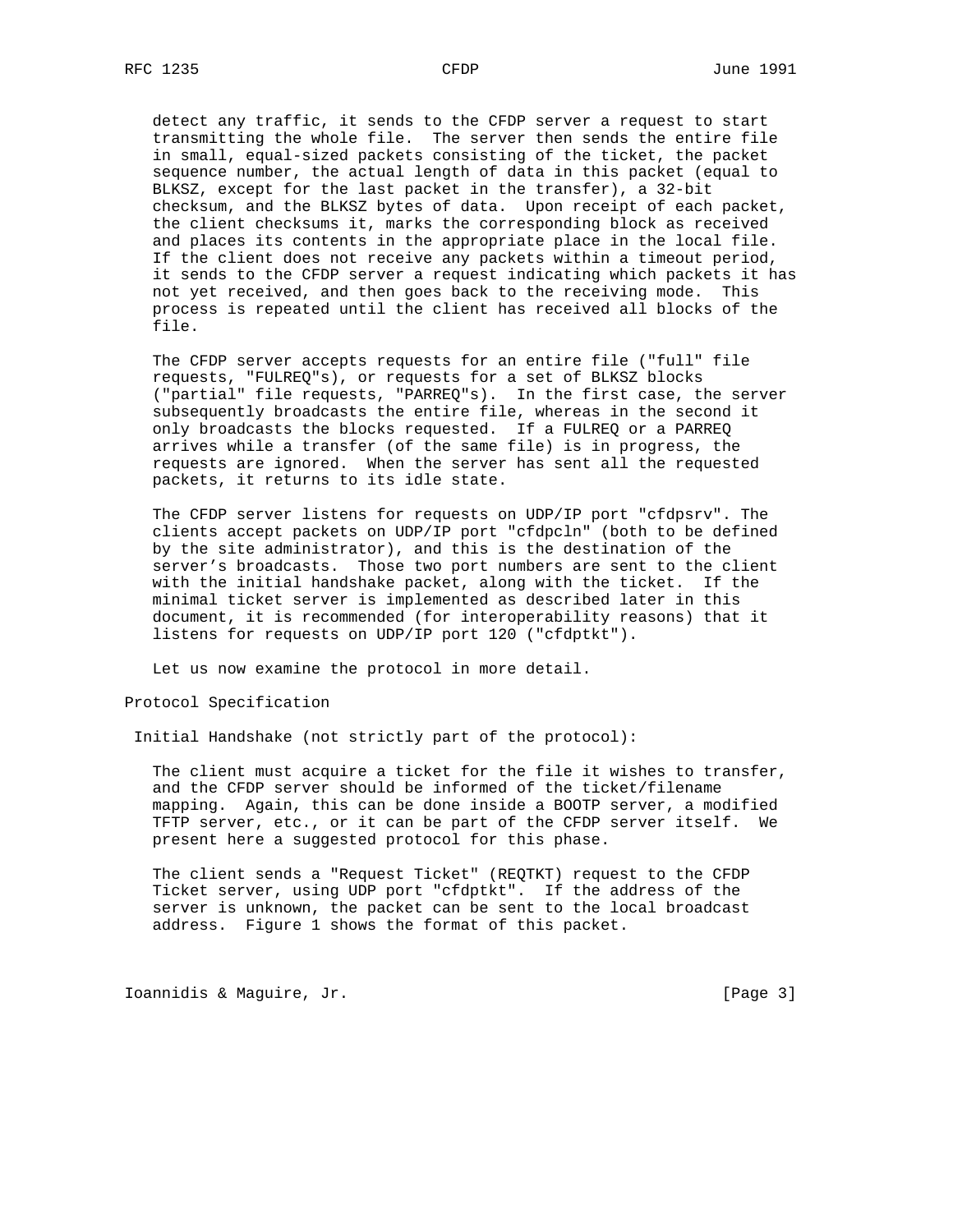$0$  1 2 3 0 1 2 3 4 5 6 7 8 9 0 1 2 3 4 5 6 7 8 9 0 1 2 3 4 5 6 7 8 9 0 1 +-+-+-+-+-+-+-+-+-+-+-+-+-+-+-+-+-+-+-+-+-+-+-+-+-+-+-+-+-+-+-+-+ | 'R' | 'Q' | 'T' | 'K' | +-+-+-+-+-+-+-+-+-+-+-+-+-+-+-+-+-+-+-+-+-+-+-+-+-+-+-+-+-+-+-+-+ | | / / Filename, null-terminated, up to 512 octets / / | | +-+-+-+-+-+-+-+-+-+-+-+-+-+-+-+-+-+-+-+-+-+-+-+-+-+-+-+-+-+-+-+-+

Fig. 1: "ReQuest TicKet" packet.

 The filename is limited to 512 octets. This should not cause a problem in most, if not all, cases.

 The ticket server replies with a "This is Your Ticket" (TIYT) packet containing the ticket. Figure 2 shows the format of this packet.

| -+-+-+-+-+-+-+-+-+<br>"ticket"<br>-+-+-+-+-+-+-+-+-+-+-+-+-+-<br>BLKSZ (by default 512)<br>+-+-+-+-+-+-+-+-+-+<br>FILSZ |  | 0 1 2 3 4 5 6 7 8 9 0 1 2 3 4 5 6 7 8 9 0 1 2 3 4 5 6 7 8 9<br>$^{\prime}$ T $^{\prime}$ |  |  | $'$ T $'$ |  |  | -+-+-+-+-+- |  | 'Y' |  |  |  |  |  |
|-------------------------------------------------------------------------------------------------------------------------|--|------------------------------------------------------------------------------------------|--|--|-----------|--|--|-------------|--|-----|--|--|--|--|--|
|                                                                                                                         |  |                                                                                          |  |  |           |  |  |             |  |     |  |  |  |  |  |
|                                                                                                                         |  |                                                                                          |  |  |           |  |  |             |  |     |  |  |  |  |  |
|                                                                                                                         |  |                                                                                          |  |  |           |  |  |             |  |     |  |  |  |  |  |

Fig. 2: "This Is Your Ticket" packet.

 The reply is sent to the UDP port that the RQTK request came from. The IP address of the CFDP server is provided because the original handshake server is not necessarily on the same machine as the ticket server, let alone the same process. Similarly, the cfdpcln and cfdpsrv port numbers (in network order) are communicated to the client. If the client does not use this ticket server, but rather uses BOOTP or something else, that other server should be responsible for providing the values of cfdpcln and cfdpsrv. The ticket server also communicates this ticket/filename/filesize to the real CFDP server. It is recommended that the ticket requests be handled by the

Ioannidis & Maguire, Jr. [Page 4]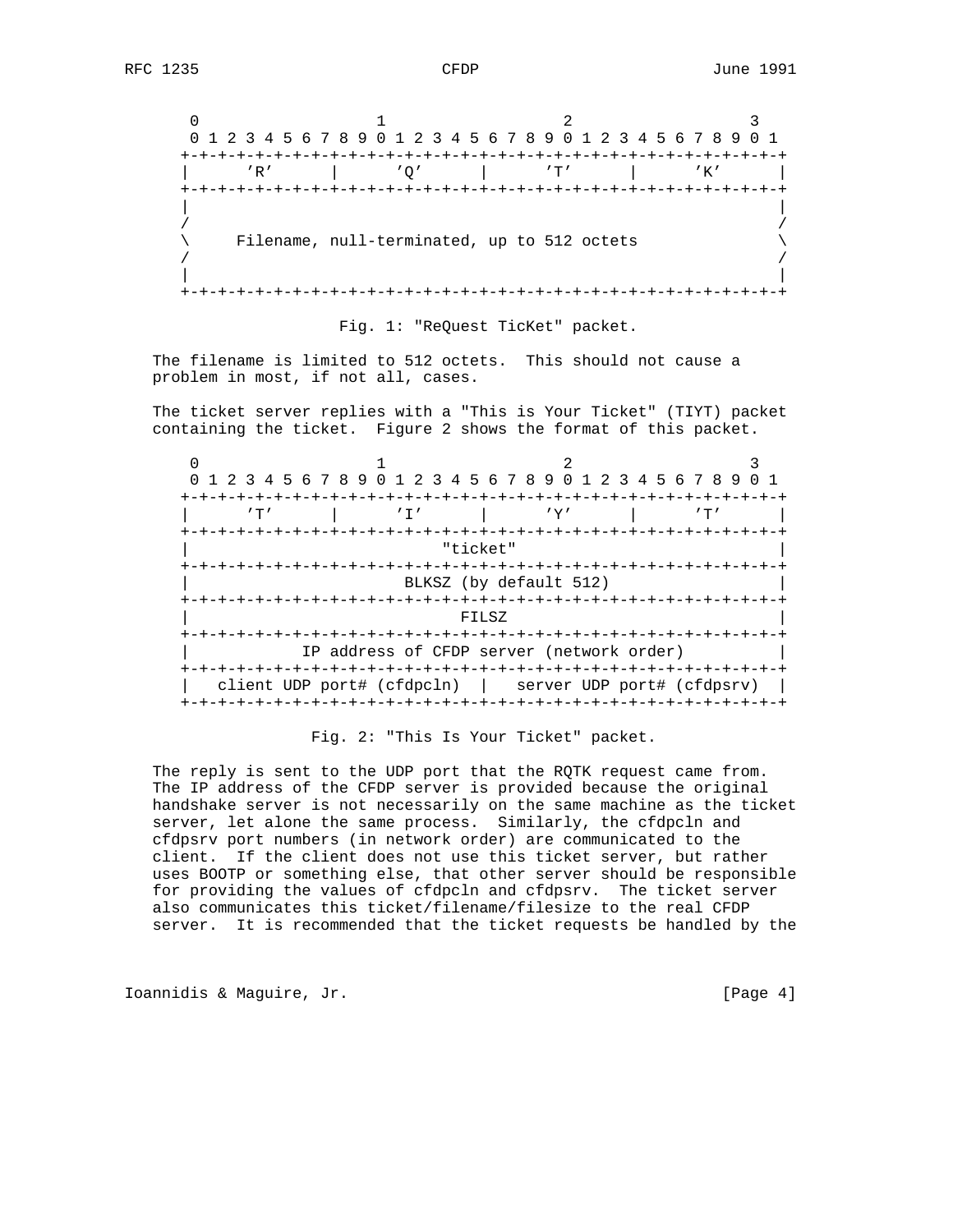regular CFDP server, in which case informing the CFDP server of the ticket/filename binding is trivial (as it is internal to the process).

 Once the client has received the ticket for the filename it has requested, the file distribution can proceed.

Client Protocol:

 Once the ticket has been established, the client starts listening for broadcast packets on the cfdpcln/udp port that have the same "ticket" as the one it is interested in. In the state diagram below, the client is in the CLSTART state. If the client can detect no packets with that ticket within a specified timeout period, "TOUT-1", it assumes that no transfer is in progress. It then sends a FULREQ packet (see discussion above) to the CFDP server, asking it to start transmitting the file, and goes back to the CLSTART state (so that it can time out again if the FULREQ packet is lost). Figure 3 shows the format of the FULREQ packet.

| 0 1 2 3 4 5 6 7 8 9 0 1 2 3 4 5 6 7 8 9 0 1 2 3 4 5 6 7 8 9 0 1 |  |          |                  |  |  |  |  |  |
|-----------------------------------------------------------------|--|----------|------------------|--|--|--|--|--|
|                                                                 |  |          |                  |  |  |  |  |  |
| "ticket"                                                        |  |          |                  |  |  |  |  |  |
|                                                                 |  |          |                  |  |  |  |  |  |
|                                                                 |  | checksum |                  |  |  |  |  |  |
|                                                                 |  |          |                  |  |  |  |  |  |
| $'$ F $'$                                                       |  |          | $l$ ength == $0$ |  |  |  |  |  |
|                                                                 |  |          |                  |  |  |  |  |  |

Fig. 3: FULREQ (FULl file REQuest) packet.

 When the first packet arrives, the client moves to the RXING state and starts processing packets. Figure 4 shows the format of a data packet.

Ioannidis & Maguire, Jr. [Page 5]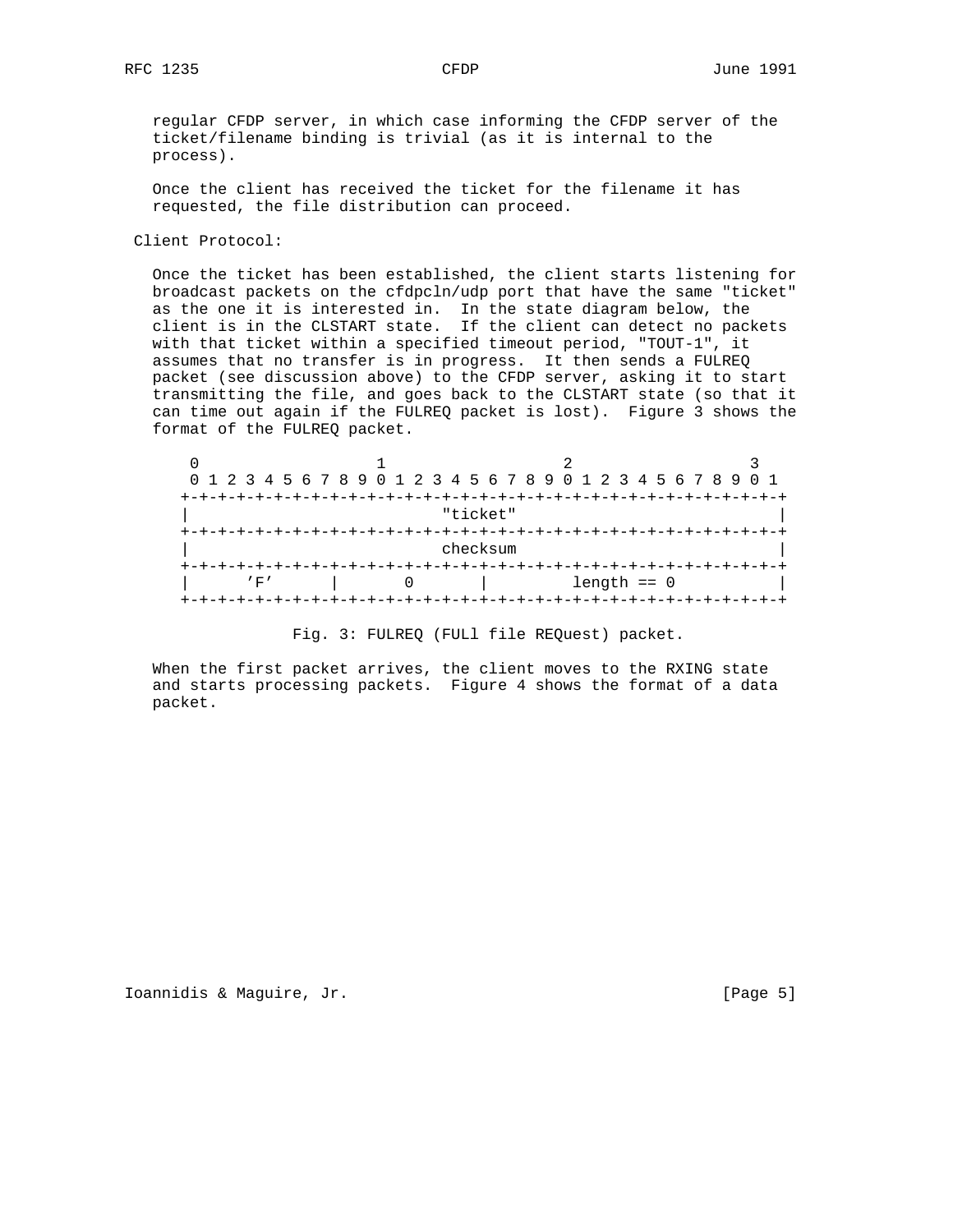| $\Omega$  |                       |                            |          | 1 2 3 4 5 6 7 8 9 0 1 2 3 4 5 6 7 8 9 0 1 2 3 4 5 6 7 8 9 0 1 |  |
|-----------|-----------------------|----------------------------|----------|---------------------------------------------------------------|--|
| ナーナーナーナーナ | +-+-+-+-+-+-+         |                            | "ticket" |                                                               |  |
|           |                       |                            | checksum |                                                               |  |
|           | +-+-+-+-+-+-+-+-+-+-+ | block number               |          | data length                                                   |  |
|           |                       | up to BLKSZ octets of data |          |                                                               |  |

### Fig. 4: Data Packet

 The format is self-explanatory. "Block number" the offset (in multiples of BLKSZ) from the beginning of the file, data length is always BLKSZ except for the very last packet, where it can be less than that, and the rest is data.

 As each packet arrives, the client verifies the checksum and places the data in the appropriate position in the file. While the file is incomplete and packets keep arriving, the client stays in the RXING state, processing them. If the client does not receive any packets within a specified period of time, "TOUT-2", it times out and moves to the INCMPLT state. There, it determines which packets have not yet been received and transmits a PARREQ request to the server. This request consists of as many block numbers as will fit in the data area of a data packet. If one such request is not enough to request all missing packets, more will be requested when the server has finished sending this batch and the client times out. Also, if the client has sent a PARREQ and has not received any data packets within a timeout period, "TOUT-3", it retransmits the same PARREQ. Figure 5 shows the format of the PARtial REQuest packet.

Ioannidis & Maguire, Jr. [Page 6]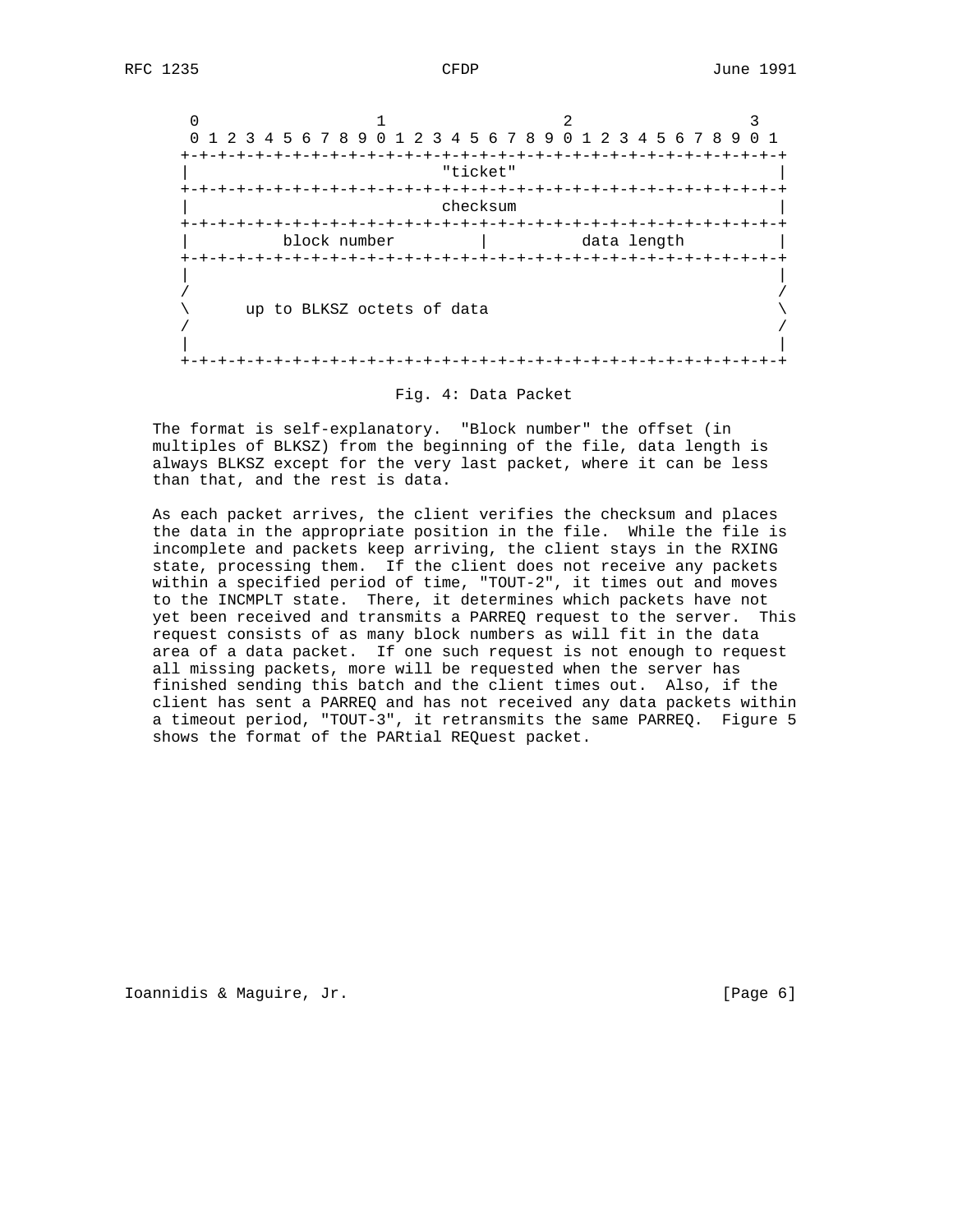$0$  1 2 3 0 1 2 3 4 5 6 7 8 9 0 1 2 3 4 5 6 7 8 9 0 1 2 3 4 5 6 7 8 9 0 1 +-+-+-+-+-+-+-+-+-+-+-+-+-+-+-+-+-+-+-+-+-+-+-+-+-+-+-+-+-+-+-+-+ | "ticket" | +-+-+-+-+-+-+-+-+-+-+-+-+-+-+-+-+-+-+-+-+-+-+-+-+-+-+-+-+-+-+-+-+ checksum +-+-+-+-+-+-+-+-+-+-+-+-+-+-+-+-+-+-+-+-+-+-+-+-+-+-+-+-+-+-+-+-+ | 'P' | 0 | data length (2\*N) | +-+-+-+-+-+-+-+-+-+-+-+-+-+-+-+-+-+-+-+-+-+-+-+-+-+-+-+-+-+-+-+-+ | Block #0 | Block #1 | Block #2 | Block #3 | / / \ data (block numbers requested) \ / / Block #N-2 | Block #N-1 +-+-+-+-+-+-+-+-+-+-+-+-+-+-+-+-+-+-+-+-+-+-+-+-+-+-+-+-+-+-+-+-+

Fig. 5: PARREQ (PARtial file REQuest) packet.

 When all packets have been received the client enters the CLEND state and stops listening.

Figure 6 summarizes the client's operations in a state diagram.

Ioannidis & Maguire, Jr. [Page 7]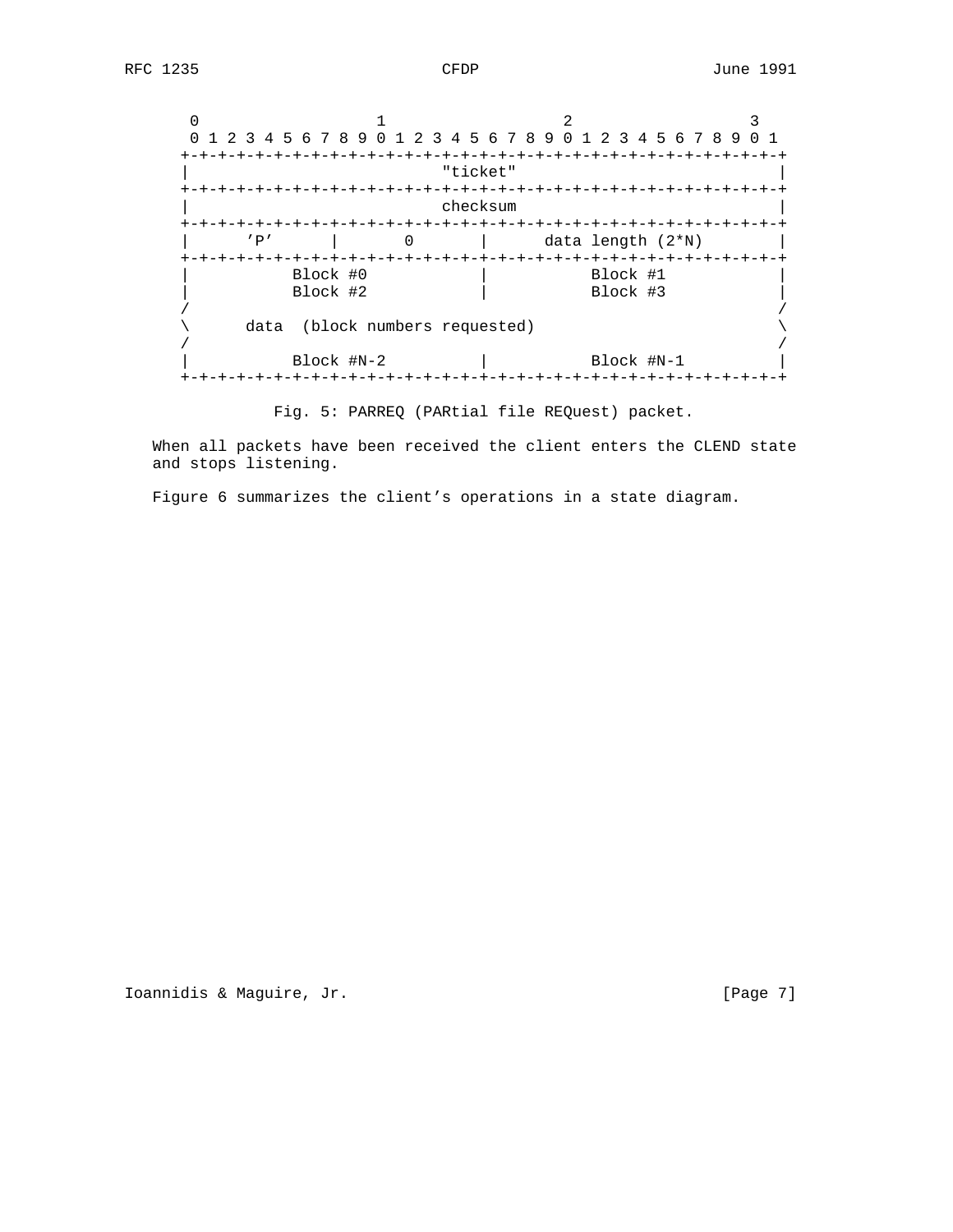

Fig. 6: Client State Transition Diagram

Server Protocol:

 As described above, the CFDP server accepts two kinds of requests: a request for a full file transfer, "FULREQ", and a request for a partial (some blocks only) file transfer, "PARREQ". For the first, it is instructed to start sending out the contents of a file. For the second, it will only send out the requested blocks. The server should know at all times which files correspond to which "tickets", and handle them appropriately. Note that this may run into implementation limits on some Unix systems (e.g., on older systems, a process could only have 20 files open at any one time), but that should not normally pose a problem.

 The server is initially in the SIDLE state, idling (see diagram below). When it receives a FULREQ packet, it goes to the FULSND state, whence it broadcasts the entire contents of the file whose ticket was specified in the FULREQ packet. When it is done, it goes back to the SIDLE state. When it receives a PARREQ packet, it goes to the PARSND state and broadcasts the blocks specified in the PARREQ packet. When it has finished processing the block request, it goes

Ioannidis & Maguire, Jr. [Page 8]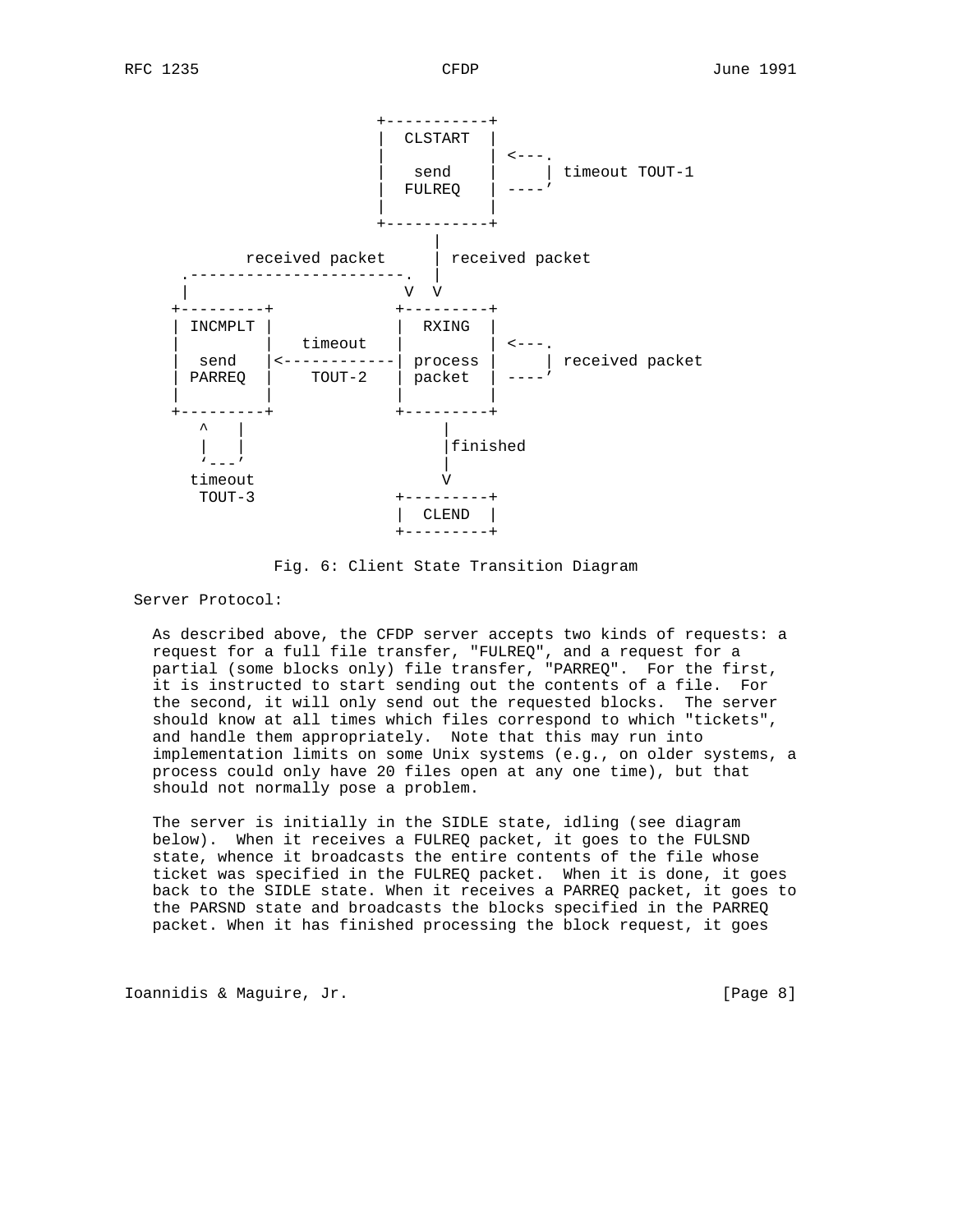once again back to the SIDLE state.



Fig. 7: Server State Transition Diagram

Packet Formats

 The structure of the packets has been already described. In all packet formats, numbers are assumed to be in network order ("big endian"), including the ticket and the checksum.

 The checksum is the two's complement of the unsigned 32-bit sum with no end-around-carry (to facilitate implementation) of the rest of the packet. Thus, to compute the checksum, the sender sets that field to zero and adds the contents of the packet including the header. The it takes the two's complement of that sum and uses it as the checksum. Similarly, the receiver just adds the entire contents of the packet, ignoring overflows, and the result should be zero.

Tuneable Parameters: Packet Size, Delays and Timeouts

 It is recommended that the packet size be less than the minimum MTU on the connected network where the file transfers are taking place. We want this so that there be no fragmentation; one UDP packet should correspond to one hardware packet. It is further recommended that the packet size be a power of two, so that offsets into the file can be computed from the block number by a simple logical shift operation. Also, it is usually the case that page-aligned transfers are faster on machines with a paged address space. Small packet sizes are inefficient, since the header will be a larger fraction of the packet, and packets larger than the MTU will be fragmented. A good selection for BLKSZ is 512 or 1024. Using that BLKSZ, one can transfer files up to 32MB or 64MB respectively (since the limit is the 16-bit packet sequence number). This is adequate for all but copying complete disks, and it allows twice as many packets to be

Ioannidis & Maguire, Jr. [Page 9]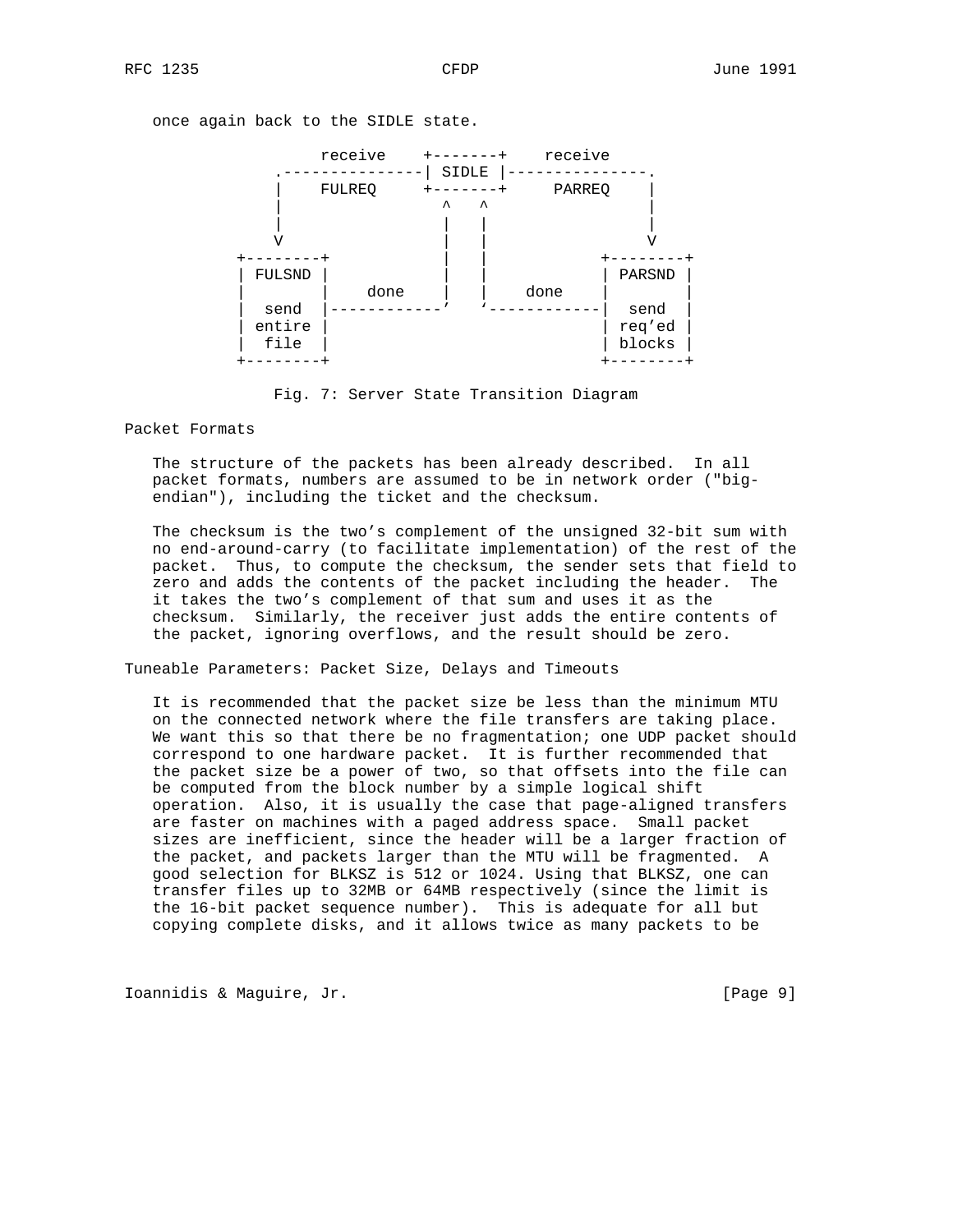requested in a PARREQ request than if the sequence number were 32 bits. If larger files must be transferred, they could be treated as multiple logical files, each with a size of 32MB (or 64MB).

 Since most UDP/IP implementations do not buffer enough UDP datagrams, the server should not transmit packets faster than its clients can consume them. Since this is a one-to-many transfer, it is not desirable to use flow-control to ensure that the server does not overrun the clients. Rather, we insert a small delay between packets transmitted. A good estimate of the proper delay between two successive packets is twice the amount of time it takes for the interface to transmit a packet. On Unix implementations, the ping program can be used to provide an estimate of this, by specifying the same packet length on the command line as the expected CFDP packet length (usually 524 bytes).

 The timeouts for the client are harder to compute. While there is a provision for the three timeouts (TOUT-1, TOUT-2 and TOUT-3) to be different, there is no compelling reason not to make them the same. Experimentally, we have determined that a timeout of 6-8 times the transfer time for a packet works best. A timeout of less than that runs the risk of mistaking a transient network problem for a timeout, and more than that delays the transfer too much.

#### Summary

 To summarize, here is the timeline of a sample file distribution using CFDP to three clients. Here we request a file with eight blocks. States are capitalized, requests are preceded with a '<' sign, replies are followed by a '>' sign, block numbers are preceded with a '#' sign, and actions are in parentheses:

| SERVER | CLIENT1                                                          | CLIENT-2                                | CLIENT-3 | comments             |
|--------|------------------------------------------------------------------|-----------------------------------------|----------|----------------------|
| IDLE   |                                                                  |                                         |          | everybody idle       |
|        | CLSTART                                                          |                                         |          | CL1 wants a file     |
|        | <tkro< td=""><td></td><td></td><td>requests ticket</td></tkro<>  |                                         |          | requests ticket      |
| TIYT>  |                                                                  |                                         |          | server replies       |
|        | (timeout)                                                        |                                         |          | listens for traffic  |
|        | <fulreo< td=""><td></td><td></td><td>full request</td></fulreo<> |                                         |          | full request         |
| #0     | RXING                                                            |                                         |          | CL1 starts receiving |
|        | (rx 0)                                                           |                                         |          |                      |
| #1     | (rx 1)                                                           | CLSTART                                 |          | CL2 decides to join  |
|        |                                                                  | <tkro< td=""><td></td><td></td></tkro<> |          |                      |
| #2     | (rx 2)                                                           |                                         |          | SRV still sending    |
| TIYT>  |                                                                  |                                         |          | responds to TKRQ     |
| #3     | (rx 3)                                                           | (listens)                               |          | CL2 listens          |
|        |                                                                  | RXING                                   |          | found traffic        |
|        |                                                                  |                                         |          |                      |

Ioannidis & Maguire, Jr. [Page 10]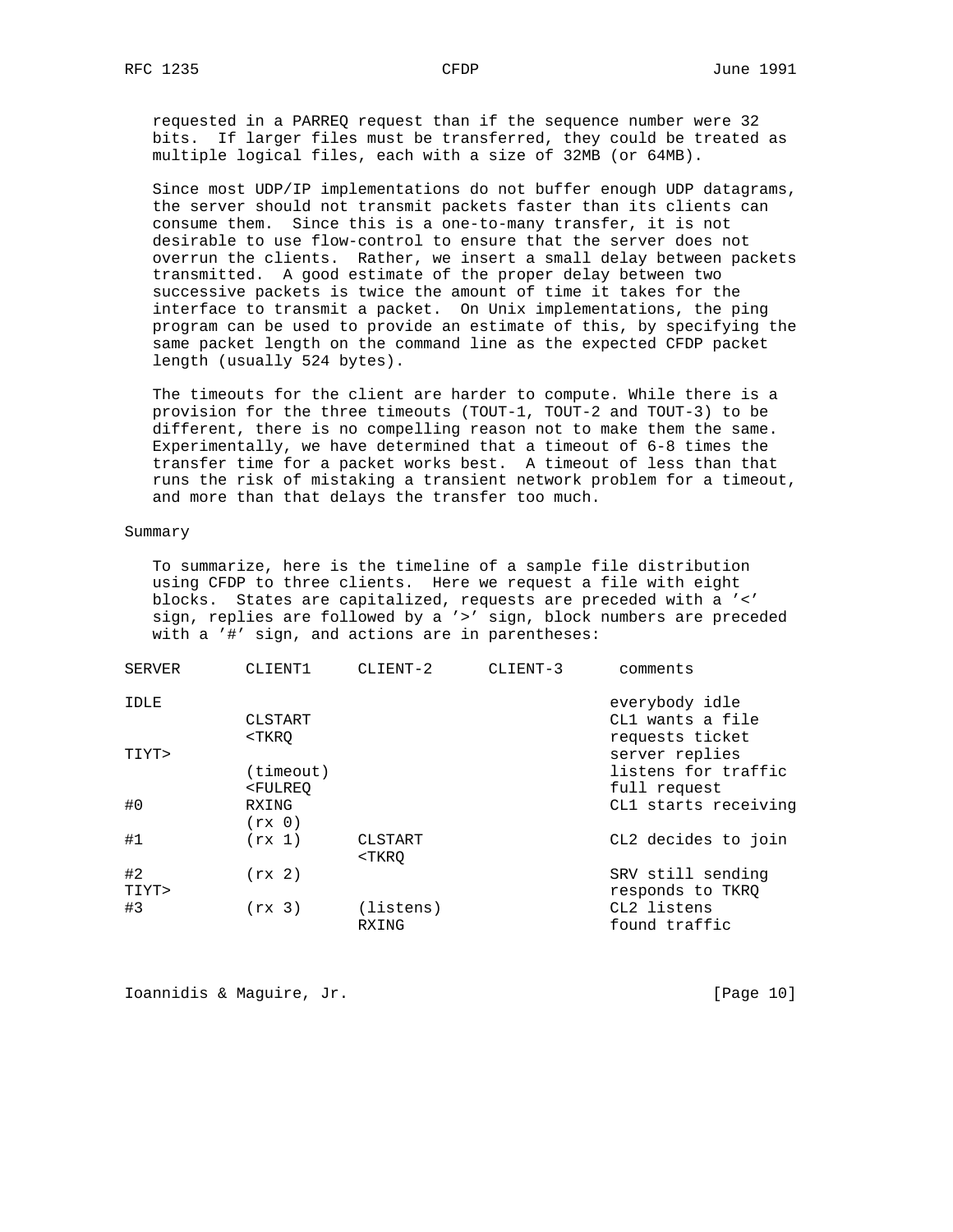| #4          | $(rx 4)$ $(rx 4)$   |                                 | CLSTART<br>$<$ T $KRO$    | CL3 joins in                                                                              |
|-------------|---------------------|---------------------------------|---------------------------|-------------------------------------------------------------------------------------------|
| #5          | $(missed)$ $(rx 5)$ |                                 |                           | CL1 missed a packet                                                                       |
| TIYT>       |                     |                                 | (listens)                 |                                                                                           |
| #6          | (rx 6)              | (rx 6)                          | RXING                     | CL3 found traffic                                                                         |
| #7<br>IDLE  | $(rx 7)$ $(rx 7)$   |                                 | (rx 7)                    | Server finished                                                                           |
|             | (wait) (wait)       |                                 | (wait)                    | CL1 managed to                                                                            |
|             |                     | (timeout) (wait) (wait) timeout |                           |                                                                                           |
|             |                     |                                 |                           | <parreq[5] (timeout)="" blockrequests<="" cl1="" td=""></parreq[5]>                       |
| #5          |                     |                                 |                           | $(rx 5)$ <parreq[0123] <parreq[0123456]="" by="" ignored="" srv<="" td=""></parreq[0123]> |
|             | CLEND               |                                 |                           | CL1 has all packets                                                                       |
| <b>IDLE</b> |                     | (wait) (wait)                   |                           | $CL2+3$ missed #5                                                                         |
|             |                     | (timeout) (timeout)             |                           |                                                                                           |
|             |                     |                                 |                           | <parreq[0123] <parreq[0123456]="" cl2's="" gets<="" req="" td=""></parreq[0123]>          |
| #0          |                     |                                 |                           | $(rx 0)$ $(rx 0)$ through, $CL3$ ignored                                                  |
| #1          |                     | (rx 1)                          | (rx 1)                    | moving along                                                                              |
| #2          |                     | (rx 2)                          | (rx 2)                    |                                                                                           |
| #3          |                     | (rx 3)                          | (rx 3)                    |                                                                                           |
| IDLE        |                     | CLEND                           | (wait)                    | CL2 finished                                                                              |
|             |                     |                                 | (timeout)                 |                                                                                           |
|             |                     |                                 | $\epsilon$ PARREQ $[456]$ |                                                                                           |
| #4          |                     |                                 | (rx 4)                    |                                                                                           |
| #5          |                     |                                 | (rx 5)                    |                                                                                           |
| #5          |                     |                                 | (rx 6)                    |                                                                                           |
| IDLE        |                     |                                 | CLEND                     | CL3 finished                                                                              |

# References

- [1] Sollins, K., "The TFTP Protocol (Revision 2)", RFC 783, MIT, June 1981.
- [2] Finlayson, R., "Bootstrap Loading Using TFTP", RFC 906, Stanford, June 1984.
- [3] Croft, W., and J. Gilmore, "Bootstrap Protocol", RFC 951, Stanford and SUN Microsystems, September 1985.
- [4] Reynolds, J., "BOOTP Vendor Information Extensions", RFC 1084, USC/Information Sciences Institute, December 1988.
- [5] Postel, J., "User Datagram Protocol", RFC 768, USC/Information Sciences Institute, August 1980.
- [6] Deering, S., "Host Extensions for IP Multicasting", RFC 1112, Stanford University, August 1989.

Ioannidis & Maguire, Jr. [Page 11]